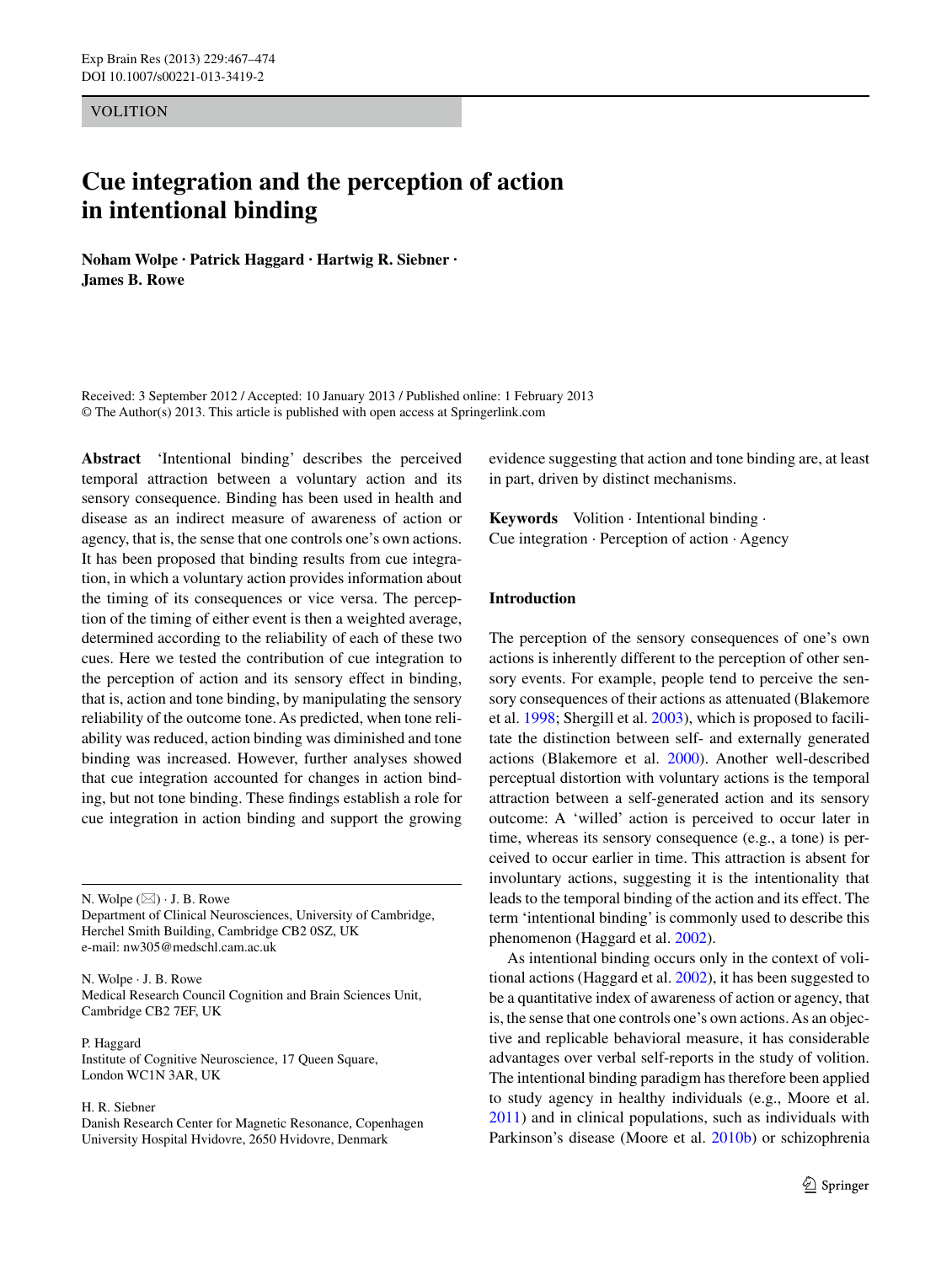(Haggard et al. [2003\)](#page-7-4). In many of these studies, the magnitudes of 'action binding' (the temporal attraction of action toward its outcome tone) and 'tone binding' (the attraction of consequent tone toward action) are summed up to obtain an 'overall binding' measure. This measure is then interpreted as a positive correlate of agency. For example, the drug ketamine, which can induce a reversible psychosis in healthy individuals, enhances overall binding, similarly to that observed in schizophrenia, and has been suggested to increase agency (Moore et al. [2011](#page-7-2)).

Despite the growing use of binding as a measure of agency, the underlying mechanisms of action and tone binding remain largely unclear. Moore and Haggard [\(2008](#page-7-5)) have shown that action binding depends on both a predictive process (modulated by the probability of the tone following the action) and an inferential process (as action binding is apparent even in low effect probability as long as the tone occurs). Both of these processes are significantly supported by the contingency or causality relation between the action and tone (Moore et al. [2009](#page-7-6)), suggesting a critical role for learning an action–effect association. Tone binding on the other hand is related to a more general association process, as it does not depend on establishing a specific action–effect mapping (Desantis et al. [2012](#page-7-7)). A predictive process has also been suggested to account for tone binding, in which predicted sensory outcomes reach perceptual threshold more rapidly (Waszak et al. [2012\)](#page-7-8).

Alongside these different accounts for action and tone binding, recent studies have shown specific modulations of either measure. For example, repetitive transcranial magnetic stimulation over the pre-supplementary motor area can specifically alter tone binding with no effect on action binding (Moore et al. [2010a\)](#page-7-9). These studies suggest that action and tone binding may be driven by distinct mechanisms. Despite this body of evidence, there are few studies which examine the mechanisms of both action and tone binding. The present study aims to satisfy this experimental challenge by considering the role of cue integration in both action and tone binding.

In many sensorimotor tasks, perceptual phenomena have been successfully explained by cue integration models. These experimentally tractable models have also been suggested to contribute to the sense of agency, and the intentional binding in particular (Moore and Fletcher [2012](#page-7-10); Moore and Haggard [2008](#page-7-5)). According to this framework, the sensorimotor system optimally combines information from different sources, such as multiple sensory modalities (Ernst and Banks [2002](#page-7-11); Hillis et al. [2002\)](#page-7-12) and prior expectations (Körding and Wolpert [2004\)](#page-7-13), in order to reduce variability in performance (e.g., Ernst and Banks [2002\)](#page-7-11). In binding, the action event and the sensory outcome event (tone) provide two separate cues for estimating their time. The time estimates are then a weighted average of the action and tone events, where the weight of each cue corresponds to its reliability (or in other words the precision of estimates, expressed as the inverse of the variance) relative to the reliability of the other cue. If both action and tone binding are supported by action–effect cue integration, this framework could explain the temporal attraction between action and tone events in binding.

In this study, we investigated the contribution of cue integration to action and tone binding. To this end, we manipulated the reliability of the tone event by modulating its intensity relative to a background white noise. Based on each subject's individual auditory detection threshold, we generated three tones with increasing intensities, which in the presence of noise provided high, intermediate and low levels of uncertainty in the perception of tone onset.

We tested three main predictions of the cue integration hypothesis under different conditions of tone reliability. First, if cue integration underlies both action and tone binding measures, action binding will be weakest under high tone uncertainty, whereas tone binding will be strongest. These changes should be mainly driven by differential weighting of the action and tone cues according to uncertainty, in the conditions where both cues are provided. Second, if such cue integration mechanism is in fact common to both action and tone binding, the extent of changes in these measures as a result of modifying uncertainty will be related. Finally, in conditions where both action and tone cues are provided, the variability of time estimates should be lower (i.e., time estimates should be more precise) than in conditions where only one cue is provided, reflecting the key behavioral advantage of cue integration for perceptual precision.

## **Methods**

#### Participants

Twenty right-handed volunteers (ten females) aged 18–36 (mean: 26, SD: 6) took part in the study and were compensated £14.5 for their participation. All subjects reported no history of neuropsychiatric disorders and had normal or corrected-to-normal vision. They all gave written informed consent before starting the experiment. The study was approved by the Cambridge Local Research Ethics Committee.

#### Experimental procedure

Subjects were tested with a modified version of the intentional binding task (Haggard et al. [2002\)](#page-7-1) using button press actions and auditory tone outcomes. Auditory stimuli were presented by Sennheiser HD250 Linear II headphones throughout the testing session. An auditory detection task was first performed to identify each subject's detection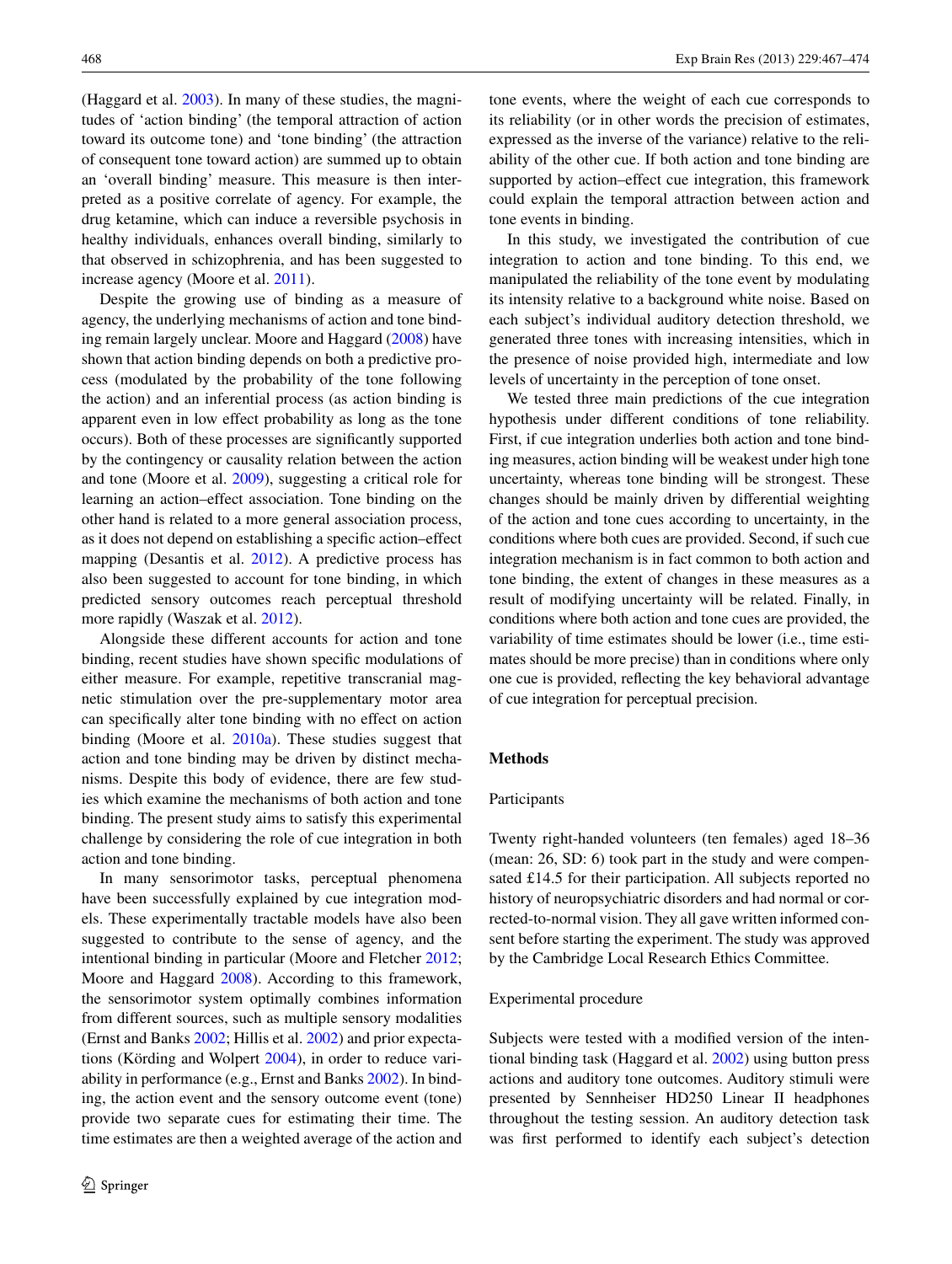threshold. White noise (1,000 Hz frequency) was played continuously, while pure tones (1,000 Hz; 100-ms duration) were played at intervals of 1–6 s. Tones were generated by multiplying the amplitude of a sinusoidal waveform by factors between 0.01 and 0.1 (fixed 0.01 interval between them). Overall level of noise was 80-dB SPL, and tones were between 63 and 83-dB SPL (intervals of 1–3-dB SPL between each tone). Subjects' task was to press a key to indicate when they were able to hear a tone. For each tone intensity (10 in total), six trials were played pseudorandomly, making up a total of 60 trials. Stimuli were generated and presented using Matlab (Mathworks, CA) version 2009a.

On the main intentional binding task, subjects attended to a 'clock' on a computer screen marked with numbers from five to sixty in intervals of five (Fig. [1\)](#page-2-0). A single hand rotated clockwise (period of 2,560 ms), providing a time stamp for reporting the perceived time of events. On each trial, the clock hand started at a random position. Subjects used a keyboard to report the time of self-paced button presses or tones (1,000 Hz; 100 ms). In the 'baseline tone' condition, a tone was played at random without a prior action between 2.5 and 6 s after trial onset. In the 'baseline action' condition, subjects made a button press, which was not followed by a tone. In the two operant conditions, a tone followed the button press by 250 ms, and subjects were asked to report *either* the time of their button press *or* the tone. These four conditions were blocked. On each trial, the clock stopped 1,500–2,500 ms after the event that was judged. Subjects were discouraged from pre-planning the time at which they press the button.

In contrast to previous intentional binding studies, a background white noise was played throughout the trials in order to increase the uncertainty about the time of tone onset. The tones had one of three amplitudes, generated as a function of each subject's detection threshold (see ["Analyses](#page-2-1)"). These three amplitudes were used to produce three levels of uncertainty with regard to estimating the time of tone onset. The three levels of uncertainty were pseudorandomly interleaved in the three task conditions in which tones were played. The task started with practice blocks. In the experimental blocks, each of the four block types consisted of 30 trials and was repeated four times. In total, 120 trials were performed for each condition, 40 trials per level of uncertainty. The four conditions' blocks were presented in a counterbalanced order across subjects. The testing session was approximately 2 h long. All stimuli were displayed with Matlab Psychophysics toolbox (Brainard [1997](#page-7-14)).

## <span id="page-2-1"></span>Analyses

The preliminary tone detection performance was fitted with a psychometric (Weibull) function, using a maximum-likelihood procedure (Wichmann and Hill [2001](#page-7-15)). Each subject's amplitude of detection threshold was calculated at 50 % threshold in the psychometric function. In addition to the threshold amplitude, two more amplitudes were calculated, by multiplying that of the detection threshold by 2 and 5. This generated low (detection threshold), intermediate and high intensities for the tones used in the binding task. Across subjects, low tones had a mean intensity of 78-dB SPL; intermediate tones, 84-dB SPL; and high, 92-dB SPL;

<span id="page-2-0"></span>**Fig. 1** Illustration of the modified intentional binding task. Subjects attended to a 'clock' while hearing a background white noise. In the operant conditions, they were asked to press a button at their own pace, which triggered a tone (250-ms delay). The tone had low, intermediate or high intensity (interleaved in a pseudorandomized order). Subjects reported either the time of the button press or the time of the tone (conditions blocked) using the position of the rotating clock hand. Binding is measured as the difference between the means of estimation errors for 'action' or 'tone' events, and those in the corresponding baseline conditions, when the action and tone occur separately

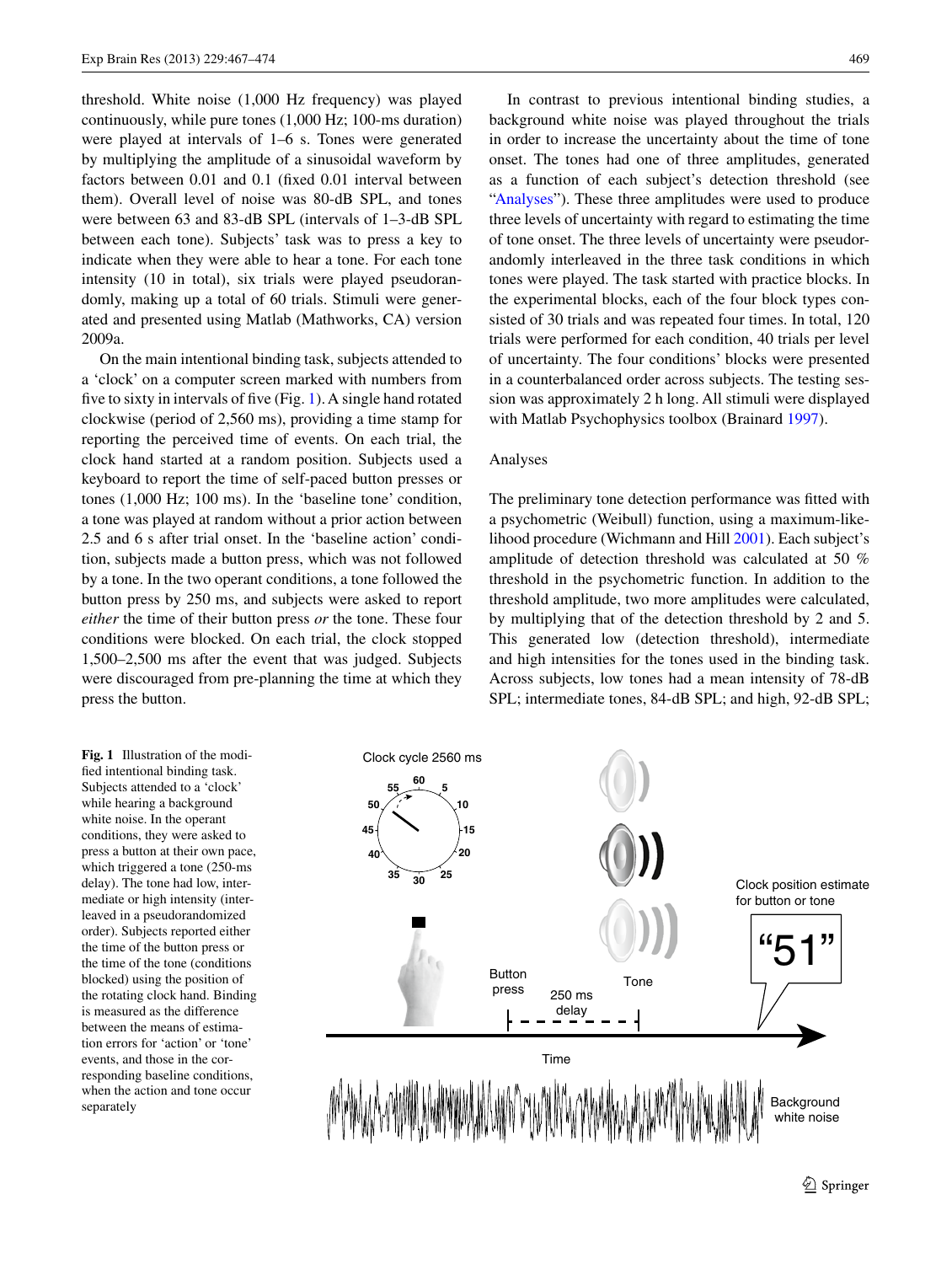the noise was fixed at overall level of 80-dB SPL. Low, intermediate and high tone intensities were used to provide high, intermediate and low levels of uncertainty about the tone onset, respectively.

Mean estimation errors (i.e., the difference between actual and estimated time of event) were calculated separately for each level of uncertainty for action and tone in the baseline and operant conditions. Trials with outlier estimation errors  $(\pm 2.5$  SD from mean) were removed from each subject's dataset (on average approximately three trials per subject). One subject was excluded from the study, as the standard deviation (SD) of his baseline action values was greater than two times the group mean SD. For each level of uncertainty, the mean estimation errors in baseline action and tone conditions were subtracted from their corresponding operant conditions to obtain action and tone binding measures, respectively.

To explore the effect of uncertainty on binding, we performed repeated-measures ANOVAs with uncertainty (high, intermediate and low) as a within-subject factor on the following datasets: (1) SDs of estimation errors in baseline tone condition; (2) action and tone binding values; and (3) mean estimation errors in baseline and operant tone conditions. Greenhouse–Geisser correction for non-sphericity was applied where appropriate. ANOVAs were followed by twotailed paired t tests, except for the comparisons of binding across uncertainties, in which the direction was hypothesized according to the cue integration prediction. Two additional analyses were performed: (1) correlating the ratios between action binding in low and high uncertainty and the corresponding ratios in tone binding, using Spearman's ranked correlation, and (2) pairwise comparisons of SDs in baseline versus operant action and tone conditions for each level of uncertainty. All pairwise comparisons were corrected for multiple comparisons using Bonferroni correction.

## **Results**

Table [1](#page-3-0) summarizes the estimation errors and their SDs for all experimental conditions across subjects. We first sought to verify the assumption that reducing tone intensities against the background noise would increase uncertainty with regard to estimates of tone event onset. We examined the SDs of estimation errors of tone onset in the 'baseline tone' condition, that is, where tones were played at random, and not associated with a button press or 'action' (Fig. [2](#page-3-1)). Repeated-measures ANOVA showed a main effect of intensity  $(F_{(1.29, 24.43)} = 23.8, p < 0.001)$  on estimation error SD. Post hoc two-tailed (Bonferroni corrected) comparisons confirmed an increase in the SD of estimation errors for lowintensity tones, relative to both intermediate  $(t_{19} = 4.38,$  $p < 0.001$ ) and high ( $t_{19} = 5.94$ ,  $p < 0.001$ ) intensities, and a

<span id="page-3-0"></span>**Table 1** Mean estimation errors and mean standard deviation (SD) of estimation errors across subjects (mean standard error in parentheses). Values are shown for the estimated time of action and tone in the baseline and operant conditions for the three levels of uncertainty

| Condition                                  | Event  | Mean (SE)<br>estimation<br>error(ms) | Mean (SE) SD<br>of estimation<br>error(ms) |
|--------------------------------------------|--------|--------------------------------------|--------------------------------------------|
| <b>Baseline</b><br>Low<br>Operant          | Action | $-8(11)$                             | 75(6)                                      |
|                                            | Tone   | 35(11)                               | 61(3)                                      |
|                                            | Action | 31 (11)                              | 79(5)                                      |
|                                            | Tone   | $-16(22)$                            | 76(4)                                      |
| Intermediate<br><b>Baseline</b><br>Operant | Action | $-8(11)$                             | 75(6)                                      |
|                                            | Tone   | 46(11)                               | 66(3)                                      |
|                                            | Action | 23(10)                               | 70(5)                                      |
|                                            | Tone   | $-19(21)$                            | 80(5)                                      |
| <b>Baseline</b><br>High<br>Operant         | Action | $-8(11)$                             | 75(6)                                      |
|                                            | Tone   | 95 (11)                              | 90(5)                                      |
|                                            | Action | 24(10)                               | 71 (6)                                     |
|                                            | Tone   | $-10(23)$                            | 77 (4)                                     |
|                                            |        |                                      |                                            |



<span id="page-3-1"></span>**Fig. 2** The standard deviation (SD) of estimation errors for the different tone intensities in baseline tone condition, wherein a tone was played at random without a prior action. SDs were increased in trials with low tone intensity relative to both intermediate and high intensities (\*\*\* $p < 0.001$ ). High, intermediate and low tone intensities thus provided low, intermediate and high levels of sensory uncertainty in estimating the time of tone onset. *Error bars* indicate mean standard errors for the study group

weak trend toward increased SD in intermediate- compared to high-intensity tones ( $t_{19} = 1.69$ ,  $p = 0.11$ ). This confirms an increasing variability in time estimates with reducing tone intensity. High-, intermediate- and low-intensity tones were thus able to provide low, intermediate and high levels of temporal uncertainty, respectively.

The cue integration hypothesis predicts that as uncertainty about the timing of the tone increases (i.e., reliability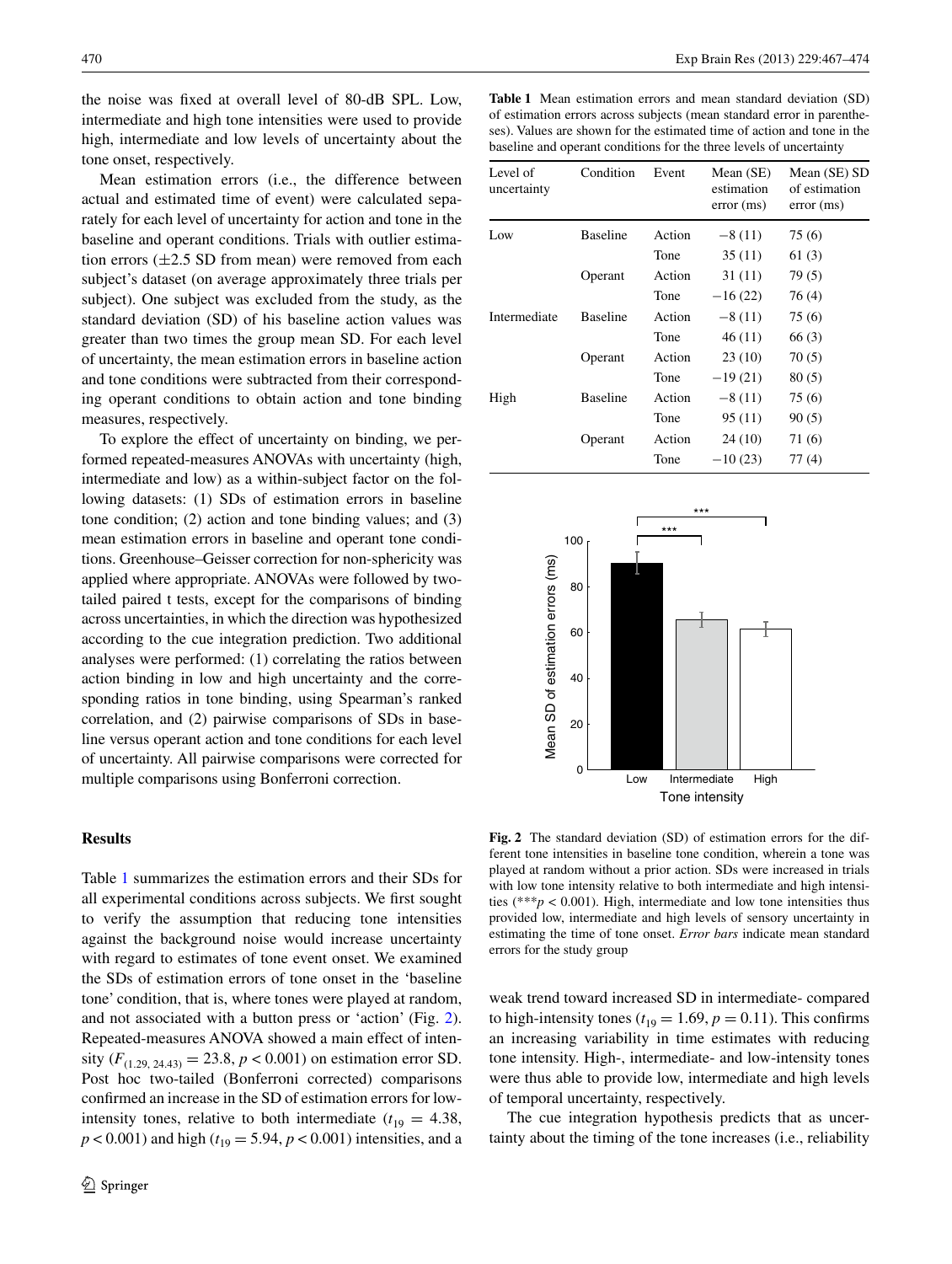

<span id="page-4-0"></span>**Fig. 3** Action and tone binding for the three levels of tone uncertainty. *Dashed lines* indicate the veridical time of action and tone events. *Shapes* represent the event (*rectangle* action, *oval* tone), and their *shade* denotes the condition (*white* baseline, *gray* operant). All events are displayed proportionally to their time of occurrence. *Numbers* indicate the mean action and tone binding across subjects (mean standard error in parentheses). Significance level in pairwise comparisons is indicated by \*\*\**p* < 0.001 and \**p*  $\leq$  0.05

is reduced), action binding will be reduced, whereas tone binding will be enhanced. To test this, we first calculated action and tone binding separately for each level of uncertainty, by subtracting estimation errors in the baseline conditions from their corresponding 'operant' conditions, in which the action was associated with a tone (Fig. [3](#page-4-0)). To examine the effect of cue integration on action and tone binding independently, we entered these measures to two separate repeated-measures ANOVAs, with uncertainty (low, intermediate and high) as a within-subject factor.

A main effect of uncertainty on action binding was found  $(F_{(1,34, 25,37)} = 4.22, p = 0.04)$ . One-tailed (Bonferroni corrected) post hoc *t* tests indicated a reduction in action binding in the high relative to low uncertainty  $(t_{19} = -4.465)$ , *p* < 0.001), and a just significantly reduced action binding in the intermediate relative to low uncertainty  $(t_{19} = -2.261,$  $p = 0.05$ ). A main effect of uncertainty was also found for tone binding measures  $(F_{(1.64, 31.2)} = 28.69, p < 0.001)$ . Post hoc pairwise comparisons confirmed an increase in tone binding (i.e., an earlier estimate of the tone event) in the high uncertainty condition, relative to both intermediate  $(t_{19} = -5.546, p < 0.001)$  and low  $(t_{19} = -6.109, p < 0.001)$ levels of uncertainty. In addition, higher tone binding was observed in the intermediate compared to low uncertainty  $(t_{19} = -2.4, p = 0.04).$ 

Differences in action binding could only result from changes in estimation errors in the operant condition, as there were no different levels of uncertainty in baseline action condition. By contrast, the differences in tone binding could arise from changes in either baseline or operant conditions, as estimation errors were calculated separately for each level of tone uncertainty in both of these conditions. To explore where differences in tone binding originated from, we examined the estimation errors in the baseline and operant tone conditions in two separate ANOVAs. A main effect of uncertainty on baseline tone estimation errors was found  $(F_{(1.56, 29.7)} = 69.81, p < 0.001)$ , with significant post hoc (Bonferroni corrected) pairwise comparisons between the three levels of uncertainty (high–intermediate:  $t_{19} = 8.97, p < 0.001$ ; high–low:  $t_{19} = 9.23, p < 0.001$ ; intermediate–low:  $t_{19} = 2.88$ ,  $p = 0.03$ ). By contrast, there was no effect of uncertainty on operant tone estimation errors  $(F_{(1,7, 32, 31)} = 1.88, p = 0.174)$ . Taken together, these results indicate that the differences observed in tone binding across the three levels of uncertainty were driven by changes in estimation errors in the baseline condition, in which only the tone cue was provided. On the other hand, in action binding these differences could only arise from changes in the operant condition, indicating a contribution of cue integration.

We next examined the relation between changes in tone binding and changes in action binding across uncertainties. If the extent of change in action binding, arising from cue integration, is correlated with the extent of change in tone binding, this would support a common effect of cue integration on tone binding as well. Specifically, we looked at action and tone binding measures in the low and high uncertainty conditions (the conditions which showed a highly significant difference, above). We correlated the ratio between action binding in the low and high uncertainty conditions and the corresponding ratio in tone binding. There was no significant correlation between the change in action and tone binding as a result of uncertainty across subjects (Spearman's rho  $= 0.038$ ,  $p = 0.876$ ), indicating there was no consistent relation between these changes in action and tone binding.

A critical assumption of the cue integration account is that the integration of multiple cues reduces variability in performance. Therefore, if cue integration contributes to tone binding, SD in the operant condition should be lower than the SD in the corresponding baseline condition. However, two-tailed (Bonferroni corrected) comparisons revealed a significant *increase* in SD in operant relative to baseline tone conditions in both intermediate  $(t_{19} = 3.92, p = 0.003)$ and low  $(t_{19} = 3.77, p = 0.004)$  levels of uncertainty. For action binding, the mean SD in operant action condition was lower than SD in baseline action condition for low and intermediate uncertainties, although not statistically significant ( $t_{19} = 1.66$ ,  $p = 0.3$ ; and  $t_{19} = 1.67$ ,  $p = 0.3$ ). Taken together, the results suggest that in contrast to action binding, tone binding is unlikely to be driven by action–effect cue integration.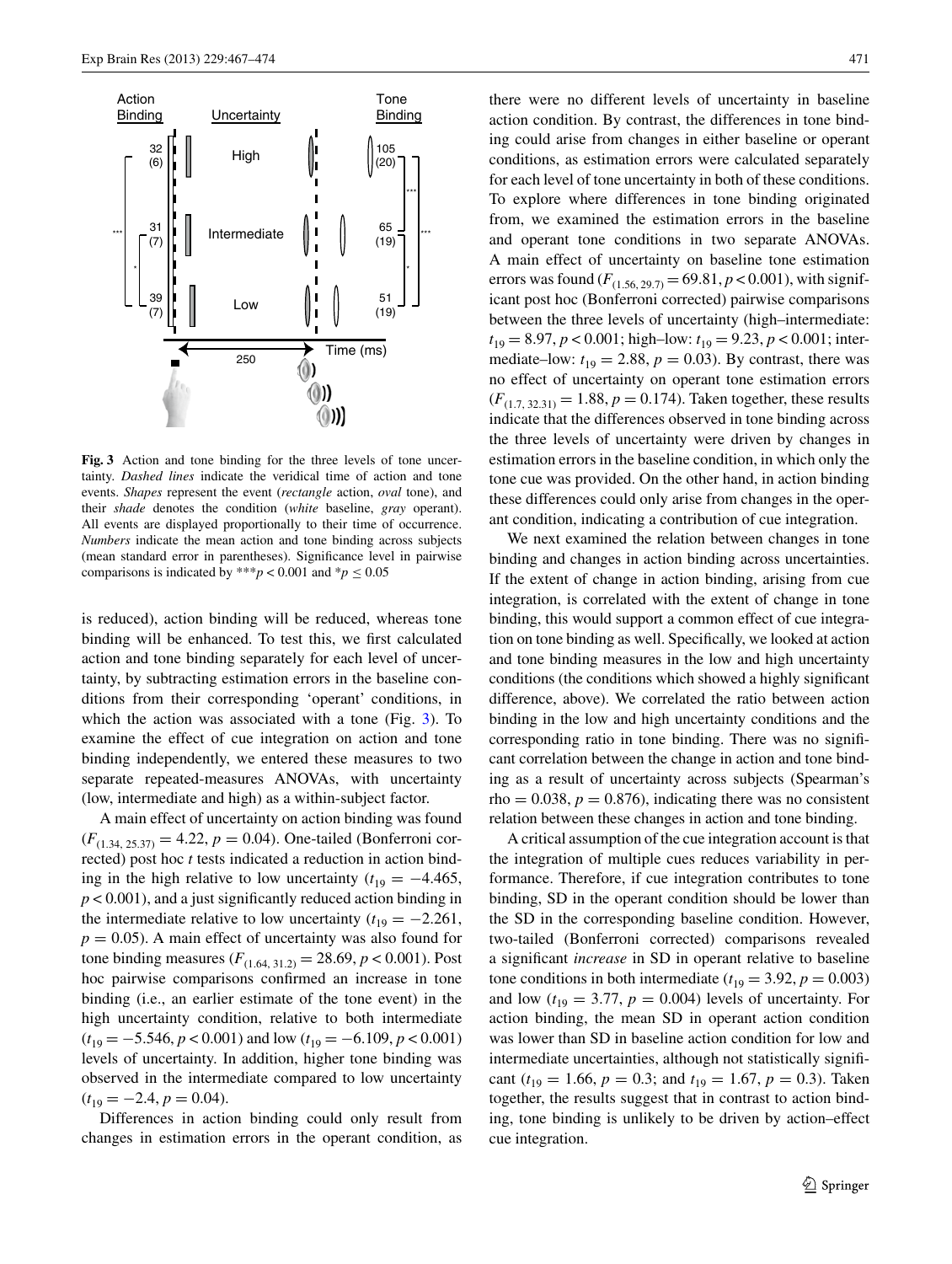#### **Discussion**

We studied the contribution of action–effect cue integration to the perception of action and its sensory outcome in intentional binding. According to the cue integration hypothesis, the compression in the perceived temporal interval between a voluntary action and its sensory consequence results from using both events as temporally informative cues. The time estimates are based on a weighted average of the two events, in which the weight of each cue is determined by its relative reliability. As predicted by cue integration, our data show that reducing the reliability of the sensory outcome results in a smaller shift in the perceived time of action toward its outcome (reduced action binding). The cue integration hypothesis also predicted an increase in the shift of the perception of the sensory outcome toward the action with increasing uncertainty (i.e., increased tone binding). However, the results of additional analyses point to a separate mechanism involved in tone binding.

Action binding has been described in terms of a postdictive or inferential process, as it occurs even when the action is not strongly predictive of a tone, as long as the tone event occurs (Moore and Haggard [2008](#page-7-5)). Our results suggest that this postdictive process could be mediated by a cue integration mechanism. On the other hand, a predictive process has also been proposed to support action binding, as when the action is highly predictive of a tone, action binding occurs even in trials in which tones are absent (Moore and Haggard [2008](#page-7-5)). Consistent with this notion, even in our high uncertainty condition, in which tones were at each individual subject's perceptual threshold, action binding measures were significantly above zero (data not shown). The association between the action and its outcome has been suggested to explain the predictive component of action binding (Moore et al. [2009\)](#page-7-6).

Our finding that action binding is supported by cue integration is consistent with a previous study, suggesting that the estimation of time of movement depends on cue integration (Lau et al. [2007\)](#page-7-16). This integration combines information about the time of action with other sources, as in the sensory outcome of an action. Information about the time of one's own voluntary action could draw upon proprioceptive as well as internal volitional signals, such as an 'efference copy' of motor commands (Von Holst [1954](#page-7-17)) or components of the readiness potential (Lau et al. [2007\)](#page-7-16). When sensory uncertainty is high or in the absence of sensory feedback, the perception of action relies more on these internal representations, thereby reducing action binding.

The cue integration framework has been successfully used to explain many perceptual phenomena in the sen-sorimotor system (e.g., Ernst and Banks [2002](#page-7-11)) and has been suggested to support the sense of agency (Moore and Fletcher [2012\)](#page-7-10). Particularly, the integration of internal,

volitional signals with external sensory cues can help dealing with uncertainty in the attribution of agency. Therefore, alongside the well-described action–effect association mechanism (see above), this integration could be another mechanism that links agency and intentional binding and reflects the volitional components that are captured in binding. For example, abnormal agency in disease states or under experimental interventions could arise from impairments in the internal volitional signals that normally contribute to the experience of agency. In turn, these impaired signals can lead to distinct changes in intentional binding, resulting from abnormal weighting of the action and outcome events. Future studies can thus apply the cue integration approach to explain abnormalities in action binding in terms of volitional deficits.

If cue integration can account for action binding effects, can it also explain tone binding? Our data suggest not. Tone binding was enhanced with increasing tone uncertainty, which at first glance is consistent with cue integration. However, this effect is attributable to increasing perceptual shifts in the baseline condition (tone only) as a function of tone intensity, rather than changes in the operant conditions, in which both action and tone events occurred together. Moreover, the changes in action and tone binding that resulted from sensory uncertainty were not correlated, suggesting different underlying mechanisms. Crucially, the prediction that integrating cues reduces performance variability was not satisfied for tone binding: Variability in estimation errors was significantly increased when two cues were provided in the operant tone condition, compared to baseline tone condition. These results show that the perceptual changes we observed in tone binding are likely to be driven by an alternative mechanism.

What might the alternative mechanism for tone binding be? Tone binding has been recently suggested to be mediated by a 'pre-activation' mechanism (Waszak et al. [2012](#page-7-8)). According to this account, the neural representation of a predicted sensory event, such as a sensory outcome following a voluntary action, is activated prior to its occurrence. Because of this ramped predictive activity, when the predicted sensory outcome occurs, it reaches perceptual threshold faster than when it is not predicted. Consequently, estimation errors are smaller in the operant tone condition than they are in the baseline tone condition, leading to tone binding. Our results suggest that this pre-activation mechanism can better account for the changes in tone binding under different levels of uncertainty. We found increased tone binding under high uncertainty, resulting from increased estimation errors in baseline tone condition. As tone intensity was reduced against a background noise for increasing sensory uncertainty, more time would be required for the tones to reach the perceptual threshold for detection. This additional time would be reflected in the increased estimation errors in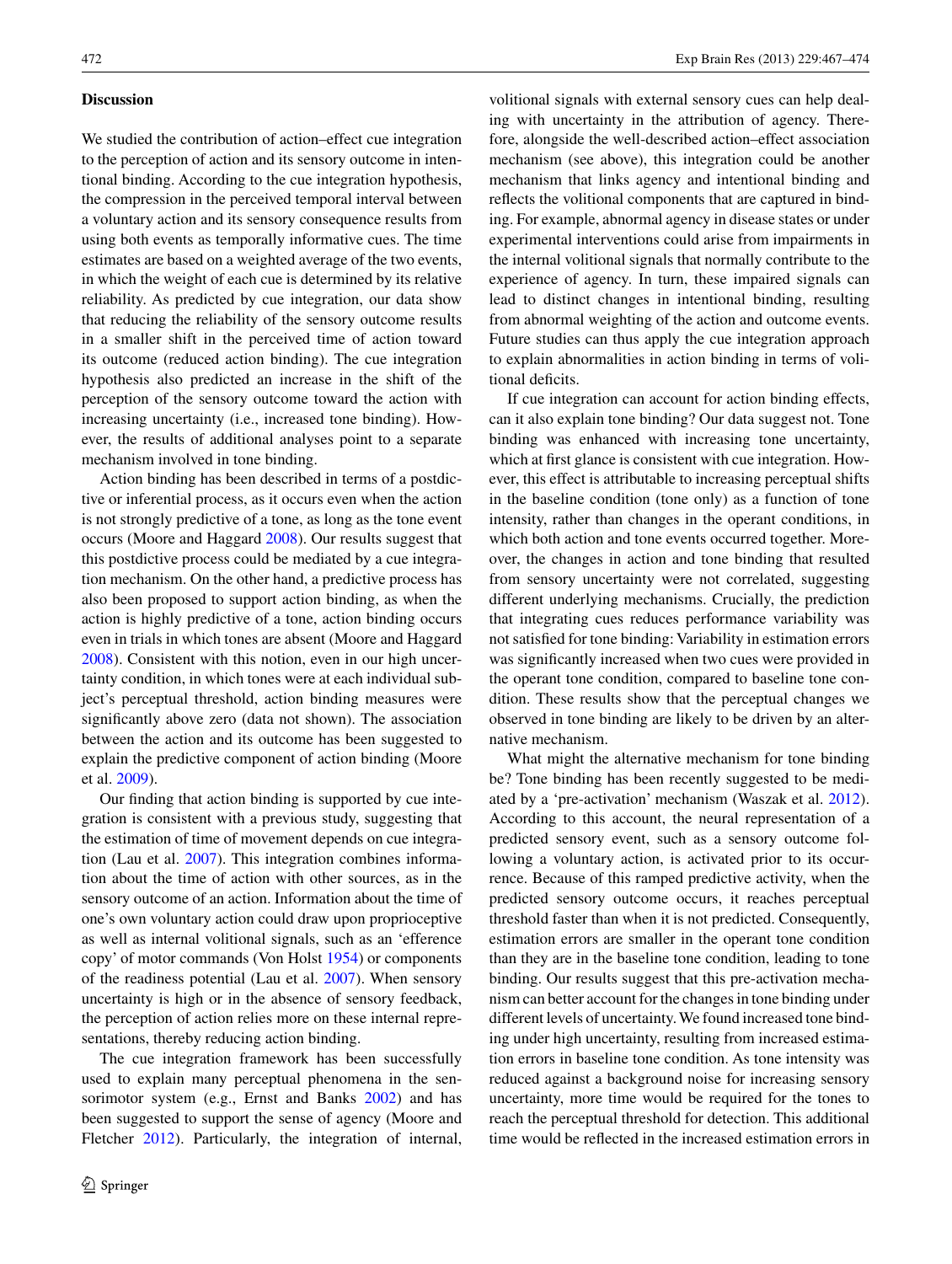the baseline condition. By contrast, in the operant condition, the learned action–effect association could diminish these differences in perceptual latencies. In other words, for preactivated tone representations, the differences in intensities could be negligible, resulting in the lack of differences in estimation errors that was observed in the operant condition across uncertainties. Our results thus support the hypothesis that tone binding results from changes in perceptual latencies, driven by a predictive pre-activation mechanism (Waszak et al. [2012\)](#page-7-8).

These results add to the growing evidence that different mechanisms underlie action and tone binding (Waszak et al. [2012](#page-7-8)). For example, whereas establishing a specific action–effect association is required for action binding (e.g., Moore and Haggard [2008](#page-7-5)), a more general association is sufficient for tone binding to occur (Desantis et al. [2012\)](#page-7-7). In addition, experimental interventions can specifically affect tone binding without changing action binding. Such interventions include transcranial magnetic stimulation of the pre-supplementary motor area (Moore et al. [2010a](#page-7-9)) and manipulation of subjects' causal beliefs (Desantis et al. [2011](#page-7-18)). Our results further support this notion: While action–effect cue integration is the most plausible explanation for the effect of uncertainty on action binding, differences in tone binding could be better accounted for by changes in perceptual latencies. Nevertheless, some mechanisms underlying action and tone binding may be shared. For example, the learned action– effect association can contribute to action binding through a prediction mechanism (Moore and Haggard [2008](#page-7-5)). Similarly, a prediction mechanism could be implemented for the tone to reach the perceptual threshold more rapidly and thereby lead to tone binding (Waszak et al. [2012](#page-7-8)).

Preliminary studies of the functional anatomy of binding (Moore et al. [2010a](#page-7-9)) have motivated the study of volitional disorders in patients with neurological and psychiatric illnesses, as well as healthy adults (e.g., Moore et al. [2010b](#page-7-3), [2011](#page-7-2)). Often, action and tone binding measures have been added together (i.e., action binding plus the negative of tone binding) to generate an 'overall binding' measure. This measure has been used as a single metric of agency for comparing groups or measuring the effects of experimental interventions. However, if, as our data suggest, action and tone binding have different underlying contributory mechanisms, then disease states or interventions may have differential effects on these two forms of binding. Not only that our data indicate these two measures can be partially independent, but we also show that under some circumstances action and tone binding can be inversely related: Recall that high sensory uncertainty led to a reduction in action binding, while tone binding was increased. We therefore suggest that future studies should consider action and tone binding separately, rather than summing up these measures for studying volition.

The current study also has several limitations. First, our study draws upon the principles of cue integration, but does not apply computational techniques to model the data. Formal modeling of individual subject data would require many more trials for each condition per subject, which were not obtained here. Moreover, statistically optimal cue integration has been classically described for integrating multiple sources of information about one sensory event or object. Although action and tone events are synthesized in binding, it is possible that some of the principles of cue integration may not apply for the binding task, such as the statistical optimality. Second, we did not use a continuous variation of uncertainty, which would allow us to examine the psychometric properties of sensory uncertainty as a continuous effect. Such continuous variation was opted instead for the greater power conferred by the ordinal uncertainties. Third, our study only varies uncertainty in perception of action outcome tone and does not alter uncertainty in perception of time of action for fully covering the contribution of action– effect cue integration to binding. Manipulating temporal uncertainty of action would be experimentally more challenging. One solution could be to study clinical populations, such as patients with movement disorders, in which there is uncertainty over actions.

In conclusion, our results suggest that cue integration between action and effect contributes to the intentional binding effect for actions. By contrast, cue integration did not account for the observed changes in tone binding. This supports the notion that action and tone binding are driven by distinct underlying mechanisms. Our data support the use of intentional binding in the investigation of the mechanisms of volition, but suggest that action and tone binding should be considered separately in future studies.

**Acknowledgments** We thank Etienne Gaudrain, Bob Carlyon and John Deeks for their technical help. The work was funded by the James S McDonnell Foundation, the Wellcome Trust (088324), the Medical Research Council (MC\_US\_A060\_0016) and the NIHR Cambridge Biomedical Research center. NW was funded by a Gates Cambridge scholarship and the Raymond and Beverley Sackler foundation. HRS was supported by a Grant of Excellence sponsored by The Lundbeck Foundation Mapping, Modulation & Modeling the Control of Actions (ContAct) [R59 A5399].

**Open Access** This article is distributed under the terms of the Creative Commons Attribution License which permits any use, distribution, and reproduction in any medium, provided the original author(s) and the source are credited.

### **References**

<span id="page-6-0"></span>Blakemore SJ, Wolpert DM, Frith CD (1998) Central cancellation of self-produced tickle sensation. Nat Neurosci 1:635–640

<span id="page-6-1"></span>Blakemore SJ, Wolpert D, Frith C (2000) Why can't you tickle yourself? Neuroeport 11:R11–R16